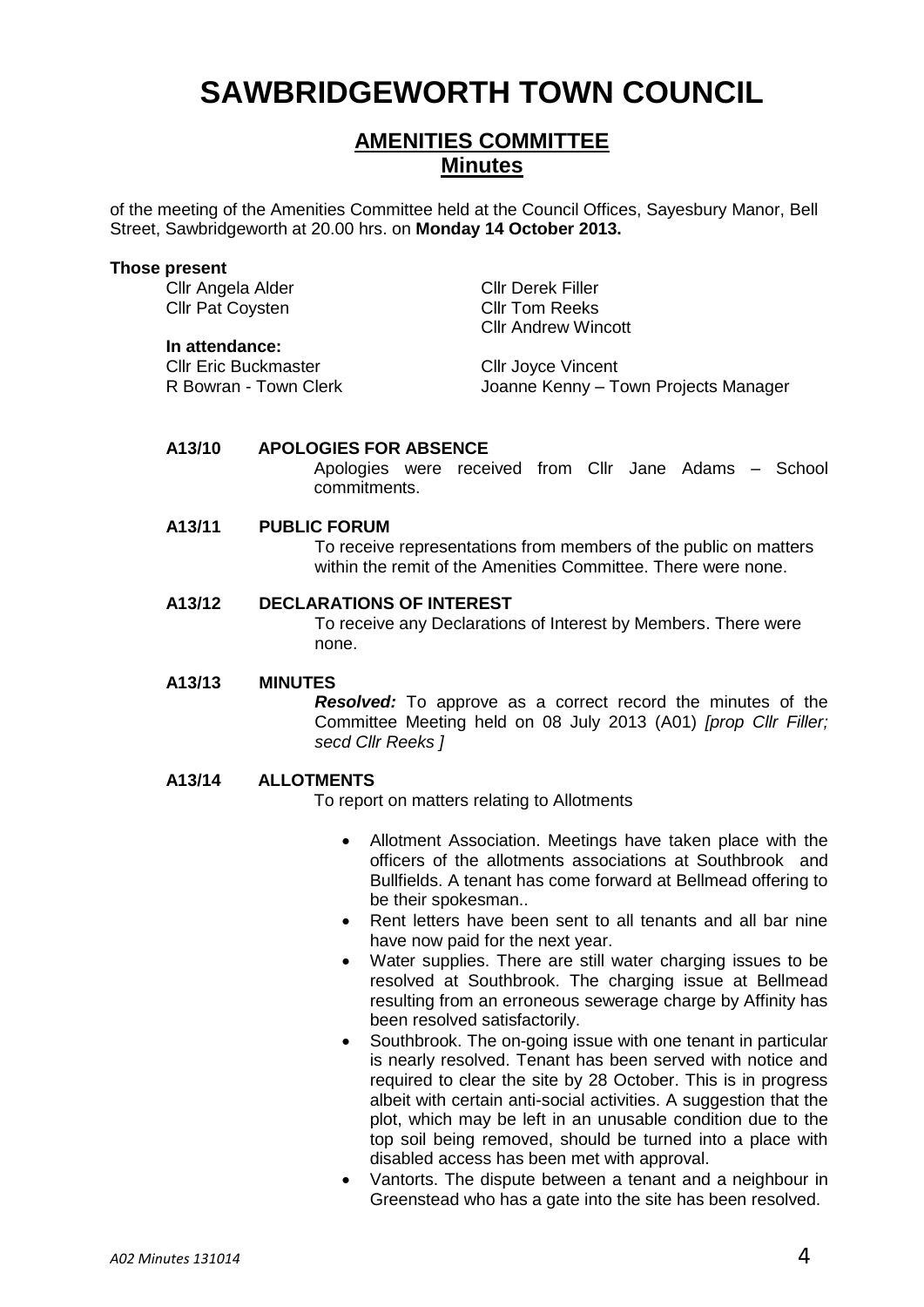- Bellmead. A further tree has been cut back at a cost of £150.
- Waiting list. Will be decreased in November as a result of reassessing vacant areas.
- There is apparently redundant land, now gated, owned by EHDC off West Road. Clerk to investigate and deermine whether this could be used as an additional allotment site.

# **A13/07 CEMETERY**

To report on matters relating to the Town Cemetery

- Inspections. Continue to be carried out on a regular basis.
- Vandalism. There have been instances when bins and plant containers have been moved and left scattered randomly about the site. Should the vehicle access gate be locked every night?
- Breaches of Regulations. Dog walkers have been seen allowing their animals to roam in the cemetery off the lead. They have not usually been responsive to a challenge pointing out the issue.
- Agreed to have a trial period over the winter of locking the vehicular access between Dusk and Dawn.

# **A13/08 OPEN SPACES & FOOTPATHS**

To report on matters relating to Footpaths and Open Spaces.

- Bullfields
	- o Inspection and maintenance carried out, a new young volunteer is working with us on one day a week this autumn.
	- West Road
		- o Inspection and maintenance carried out. Vandalism to a tree has resulted in the tree being removed.
		- o The broken slide is waiting for agreement from the installation contractor to effect a repair.
- Other areas
	- o Bell Street flower beds have been maintained.
	- o London Road flower beds need to be revamped and a new scheme is being thought out in conjunction with the erection of a town sign.
- Footpaths
	- o General state is said to be poor as a result of the loos of our footpaths officer. We are working with HCC to get included in their work programme.
	- $\circ$  There is a need for us to work smarter to fill the void that will remain if footpaths are to be maintained at the standard we aspire to.

# **A13/09 CIVIC AMENITIES**

To report on matters relating to Civic Amenities

- Ranger Activities
	- o Report on current arrangements. Steve Parrish continues to be a valuable asset, but is now hard pushed for time.